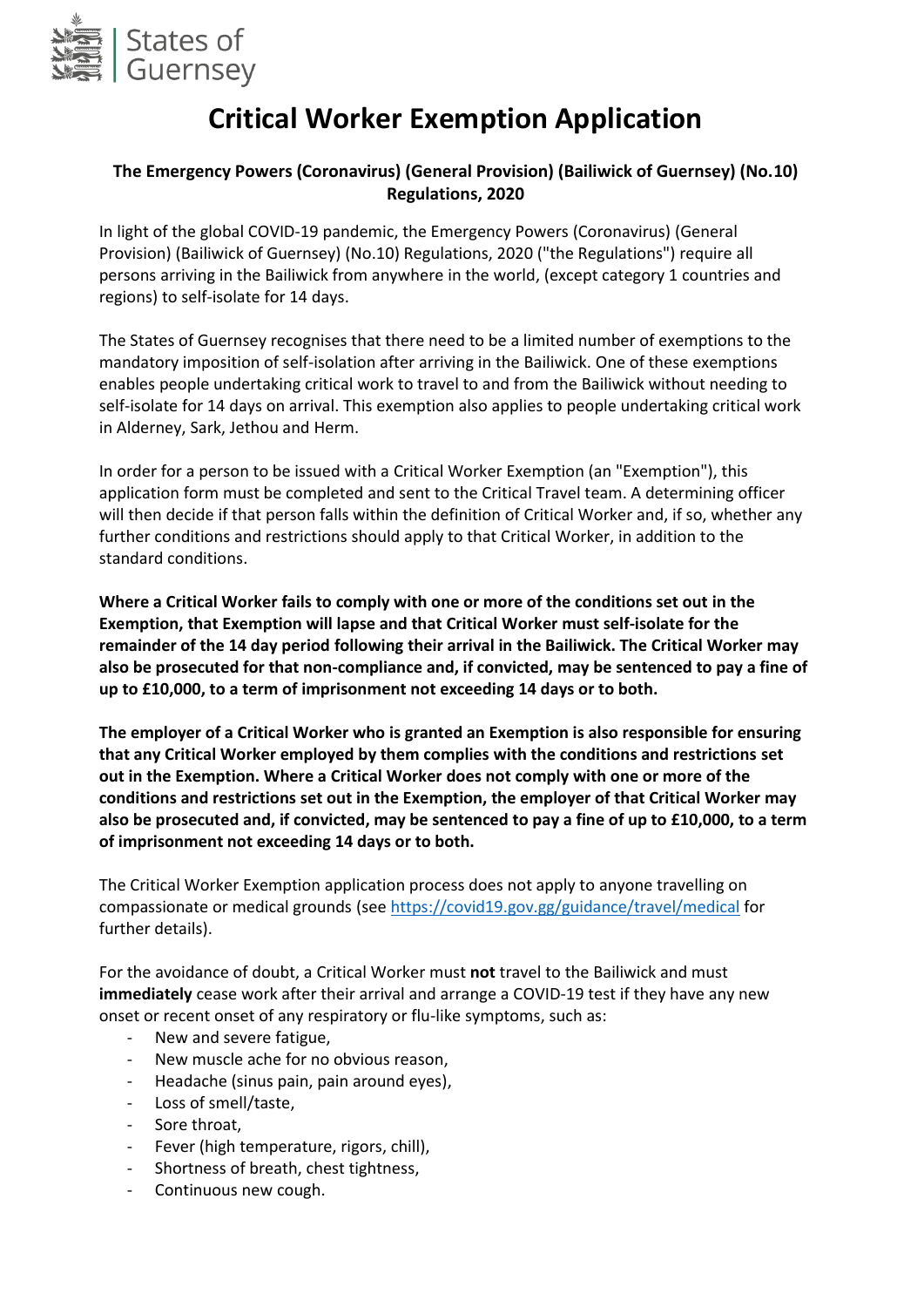

## **Grounds for grant of a Critical Worker Exemption**

#### Existential risk to a Bailiwick Business

An Exemption may be granted where:

- (a) there is a significant risk that, if an Exemption is not granted, a business based in the Bailiwick will cease trading; or
- (a) the application relates to a business based in the Bailiwick that operates commercial transport links into and out of the Bailiwick

#### Categories of Critical Worker

An Exemption may also be granted where the applicant:

- (a) is a person whose presence in the Bailiwick is required to keep a critical service running; and
- (b) falls into one of the following categories of Critical Worker:

| <b>Air and Sea Links</b>         | Those individuals directly involved in maintaining the          |
|----------------------------------|-----------------------------------------------------------------|
|                                  | Islands' air and sea links.                                     |
| <b>Critical National</b>         | Those individuals directly involved in maintaining and          |
| <b>Infrastructure</b>            | protecting the Islands' critical national infrastructure.       |
| <b>Frontline Health and Care</b> | Those individuals providing, or directly facilitating, critical |
| and Veterinary Services          | front line health and care, and veterinary, services.           |
| <b>Emergency Services and</b>    | Those individuals delivering emergency services or the          |
| <b>Justice Administration</b>    | administration of justice.                                      |
| <b>Education</b>                 | Education professionals delivering critical activity within     |
|                                  | the Islands' schools.                                           |
| <b>Business Stability and</b>    | Those individuals involved in business continuity and/or        |
| Recovery                         | business recovery.                                              |
| <b>Technical Specialist</b>      | Those skilled individuals required for construction projects    |
| <b>Contractors</b>               | to continue or begin.                                           |
| <b>Financial Stability</b>       | Those individuals involved in ensuring financial stability      |
|                                  | and resilience.                                                 |

Further requirements apply to particular categories of Critical Worker before an Exemption may be granted.

#### **Applying for a Critical Worker Exemption**

All applications for critical worker travel approval may be made directly through the Critical Travel team a[t critical.travel@gov.gg.](mailto:critical.travel@gov.gg) If you have any questions, please call on 01481 747578.

The applicant must fill out Part A of this application form **and**:

 Part B - where the application refers to an existential risk to a Bailiwick Business*, i.e. there is a significant risk that, if an Exemption is not granted, a business based in the Bailiwick will cease trading; or the application relates to a business based in the Bailiwick that operates commercial transport links into and out of the Bailiwick*

or

 the relevant form in Part C depending on the category of Critical Worker, *i.e. Business Continuity or Technical Specialist Contractor*.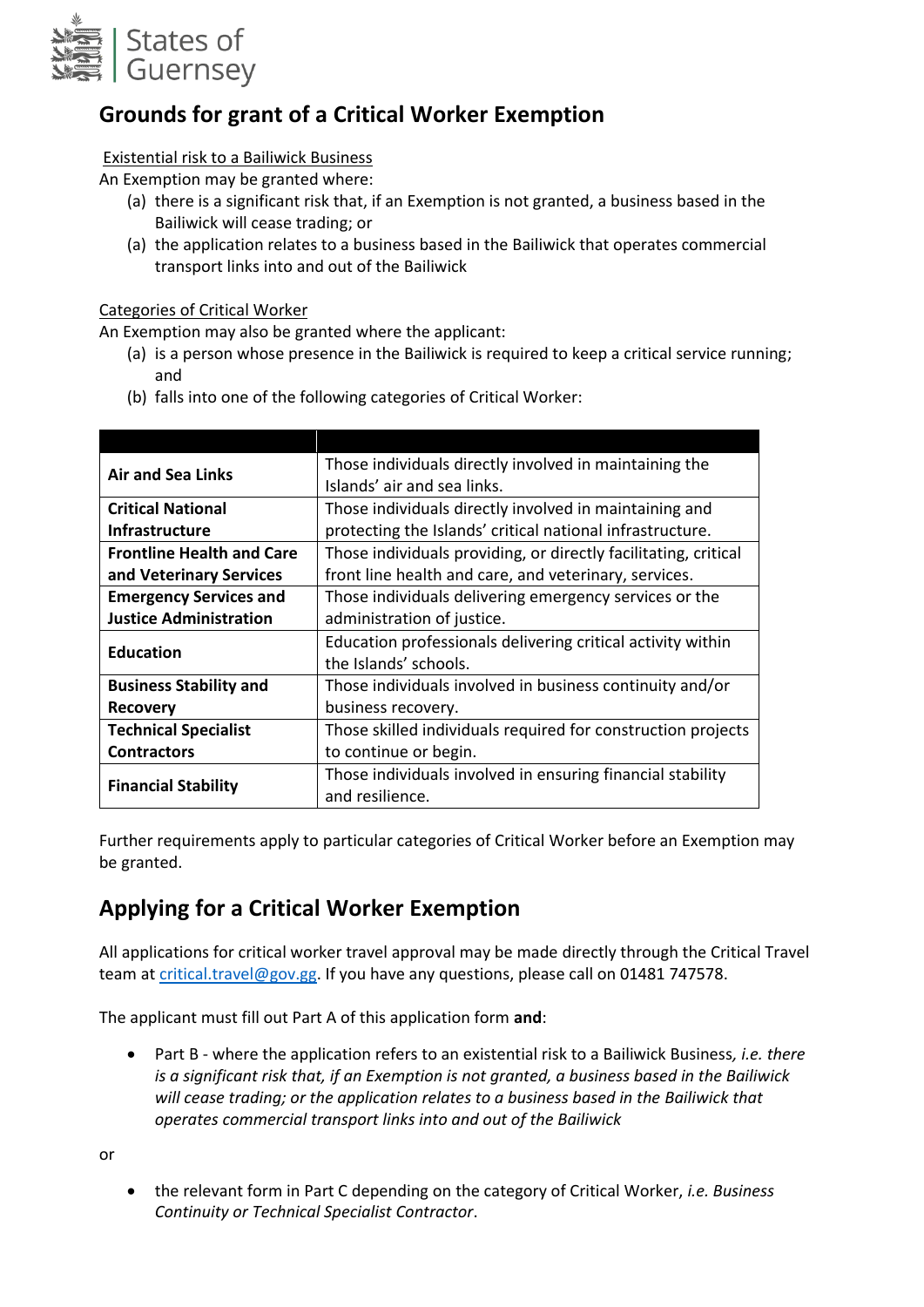

Each application will be considered by the relevant Determining Officer and a decision is aimed to be provided to the applicant by e-mail within 7 working days of the date of the application.

## **Appeals**

An applicant for a Critical Worker Exemption who is aggrieved by a decision to refuse the application, or to grant the application subject to the imposition of further specific conditions, may make written representations to the nominated reviewing officer concerning the outcome of his or her application within 14 days of being notified of that decision, by emailing those representations to [critical.travel@gov.gg.](mailto:critical.travel@gov.gg)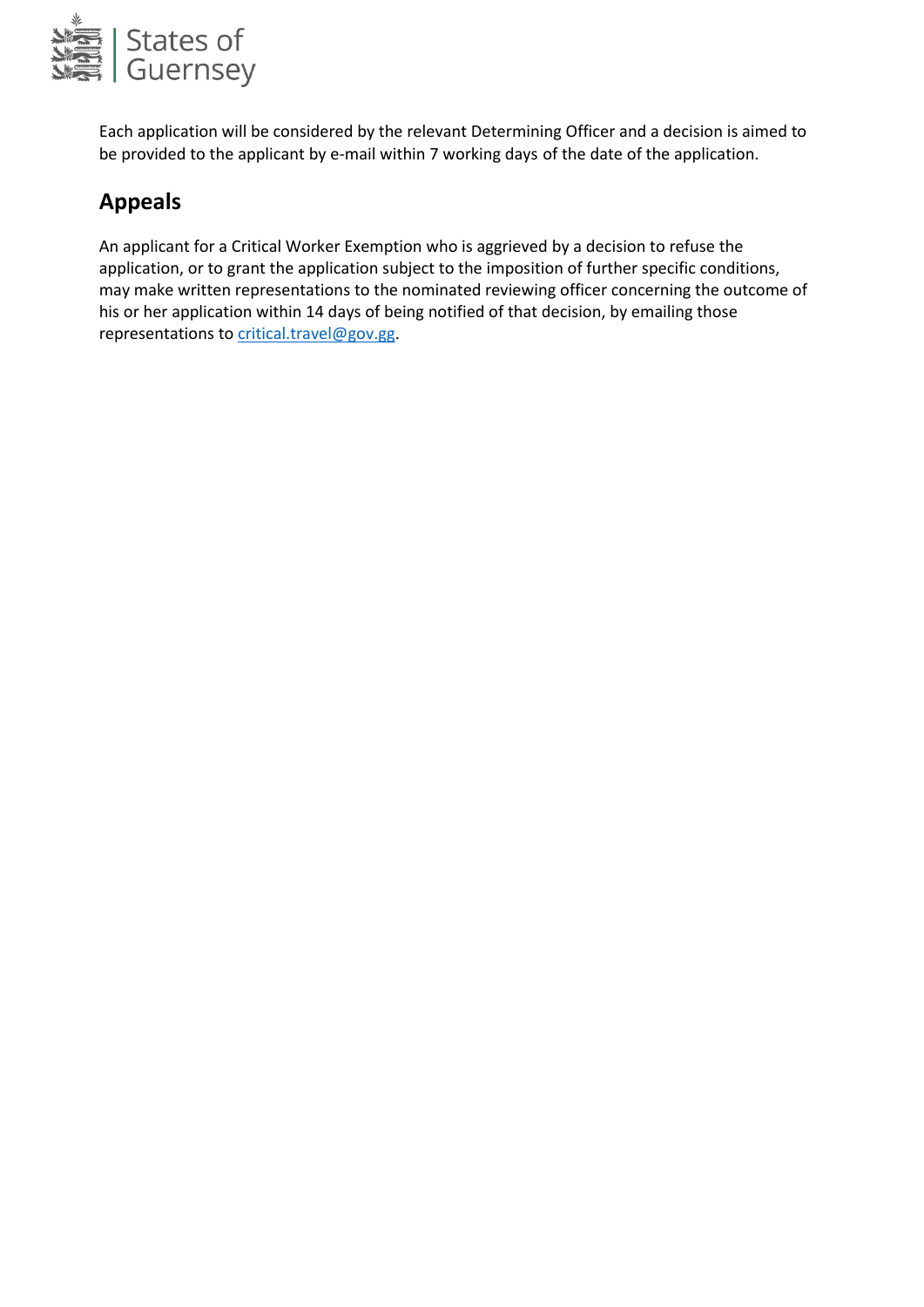

# **Critical Worker Exemption Application Form**

## **Part A**

| Surname(s):                                                                                                                                                                                                                                                                         |  |
|-------------------------------------------------------------------------------------------------------------------------------------------------------------------------------------------------------------------------------------------------------------------------------------|--|
| <b>First Name(s):</b>                                                                                                                                                                                                                                                               |  |
| <b>Date of Birth:</b>                                                                                                                                                                                                                                                               |  |
| <b>Personal mobile number:</b>                                                                                                                                                                                                                                                      |  |
| <b>Personal E-Mail address:</b>                                                                                                                                                                                                                                                     |  |
| <b>Position/Job Title:</b>                                                                                                                                                                                                                                                          |  |
| <b>Employer:</b>                                                                                                                                                                                                                                                                    |  |
| Name of contact at company, the contact's<br>telephone number, E-Mail address and company<br>address:<br>(Required for invoicing of COVID-19 testing)                                                                                                                               |  |
| Name, E-Mail and phone number of a designated<br>contact person present within the Bailiwick based<br>on site:                                                                                                                                                                      |  |
| Outline the proposed work and where relevant,<br>provide addresses of the locations to be visited:                                                                                                                                                                                  |  |
| Explain why the proposed work should be<br>considered critical at this time:<br>(If refused, what would be the damage (if any) to<br>the business applying to travel, the business based<br>within the Bailiwick, the Bailiwick economy or any<br>part or sector of the Bailiwick?) |  |
| Do you have a company COVID-19 Method<br>Statement? (Yes/no -if yes, please attach with this<br>application)                                                                                                                                                                        |  |
| Outline which measures can be put in place to<br>mitigate the risk of potential COVID-19 spread:<br>(Social distancing, hygiene standards etc.)                                                                                                                                     |  |
| Please detail any hospital worked in during the 14<br>days prior to arrival: (If applicable)                                                                                                                                                                                        |  |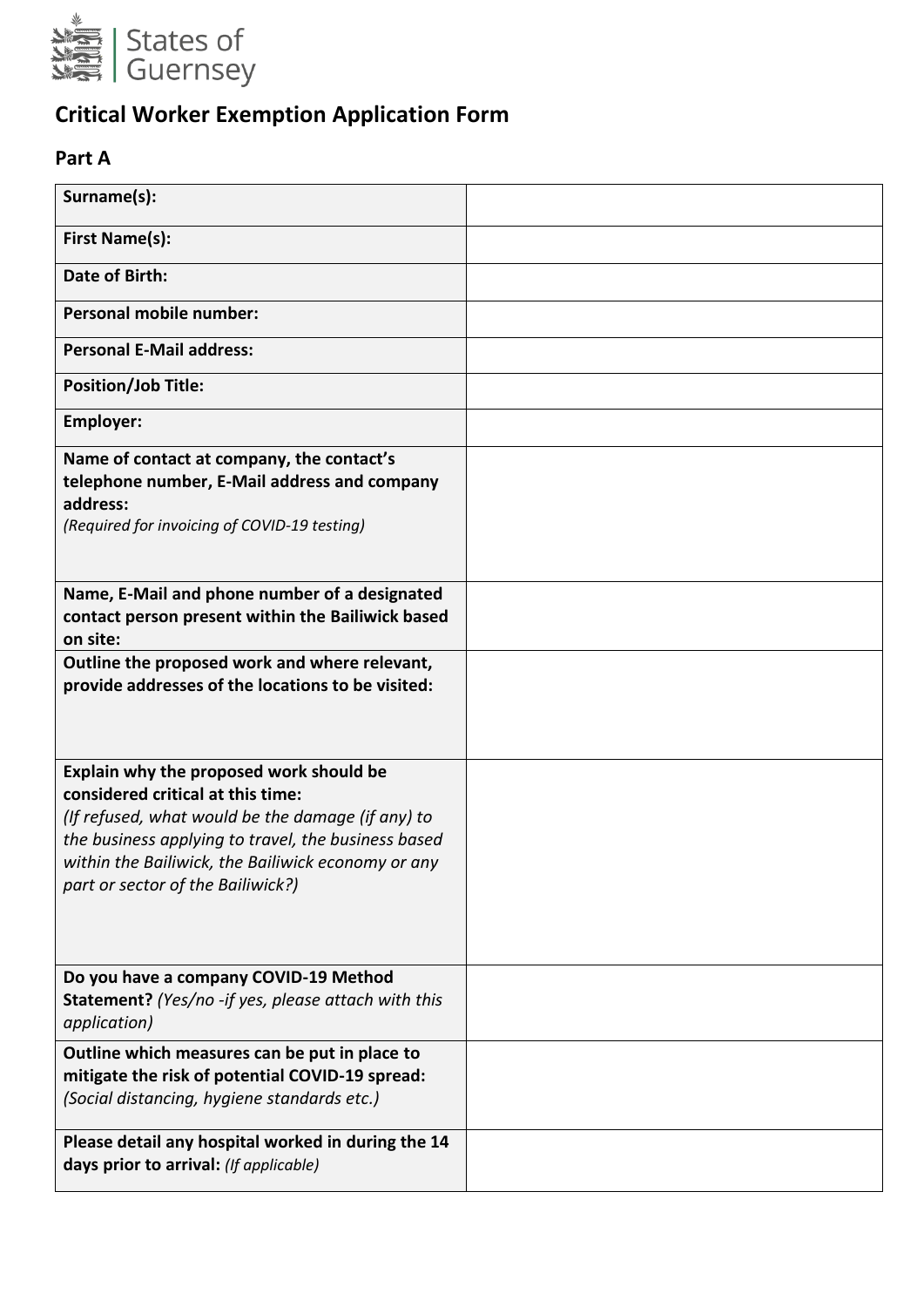

| Have you had any known contact with positive or<br>suspected COVID-19 case in last 14 days (Yes/No- if<br>yes, please provide details) |  |
|----------------------------------------------------------------------------------------------------------------------------------------|--|
| Do you now have, or have you had in the last 14                                                                                        |  |
| days, any symptoms associated with COVID-19?                                                                                           |  |
| (If yes, please provide details)                                                                                                       |  |
| Please list all countries / regions that you have                                                                                      |  |
| spent time in during the last 14 days prior to                                                                                         |  |
| arrival:                                                                                                                               |  |
| (Please visit                                                                                                                          |  |
| https://covid19.gov.gg/guidance/travel/countries                                                                                       |  |
| for quidance)                                                                                                                          |  |

|                                                                                                                                                      | Journey 1 (inbound)                                            |
|------------------------------------------------------------------------------------------------------------------------------------------------------|----------------------------------------------------------------|
|                                                                                                                                                      | Date:                                                          |
| If your dates of travel are still to be confirmed OR                                                                                                 | <b>Departure location</b><br>& time:                           |
|                                                                                                                                                      | <b>Arrival location &amp;</b><br>time:                         |
| your dates of travel change after you have<br>submitted this form, you must inform the Critical<br>Travel team via email (critical.travel@gov.gg) as | <b>Mode of transport:</b><br>(Flight number or<br>vessel name) |
| soon as possible and in any event before you<br>travel.                                                                                              | Journey 2: (outbound)                                          |
| If this section is not completed or you have not                                                                                                     | Date:                                                          |
| informed the team of your dates, your Critical<br>Worker Exemption will not be accepted at the<br>border.                                            | <b>Departure location</b><br>& time:                           |
|                                                                                                                                                      | <b>Arrival location &amp;</b><br>time:                         |
|                                                                                                                                                      | <b>Mode of transport</b><br>(Flight number or<br>vessel name)  |
| Aircraft Make & Model / Reg for pilots or<br>Vehicle Reg for delivery drivers: (If applicable)                                                       |                                                                |
| Self-isolation address whilst in the Bailiwick of<br><b>Guernsey:</b><br>(Even if travelling for one day, this is required for<br>contingency plans) |                                                                |
| Proposed on-island transport arrangements:<br>(e.g. hire car, taxi etc.)                                                                             |                                                                |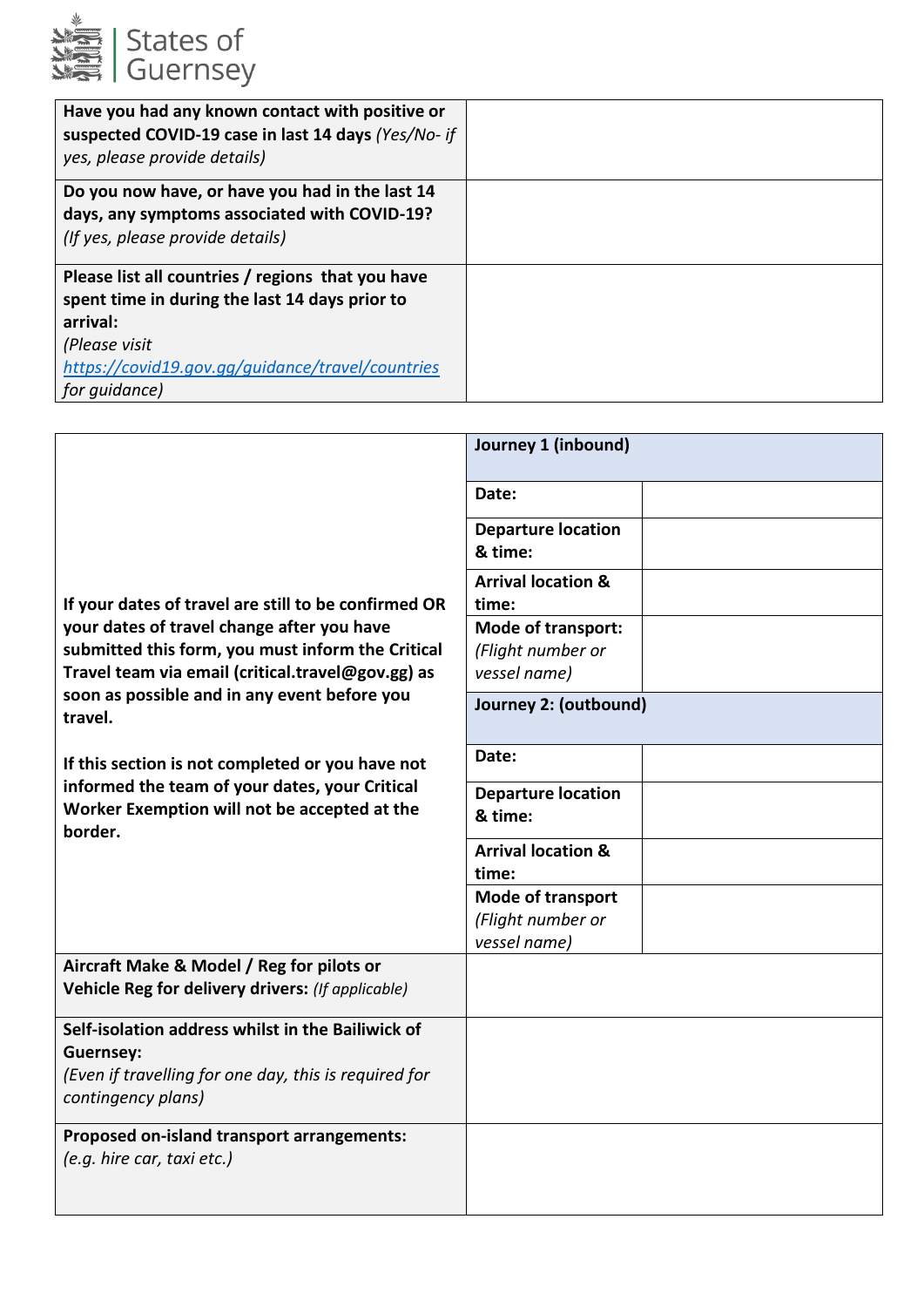

Fill in the relevant section below depending on the basis of your application:

## **Part B: Existential risk**

| Has this application been made<br>by or on behalf of a business<br>based in the Bailiwick that<br>operates transport links into and<br>out of the Bailiwick? (Yes/No) |  |
|-----------------------------------------------------------------------------------------------------------------------------------------------------------------------|--|
| Is this journey to be undertaken<br>for a commercial, or primarily<br>commercial, purpose? (Yes/No)                                                                   |  |
| Is the undertaking of this type of<br>journey necessary for the<br>continued operation of the<br>business? (Yes/No)                                                   |  |

## **Part C:**

## **Business Stability & Recovery:**

| Is the technical/specialist      |  |
|----------------------------------|--|
| undertaking a designated set of  |  |
| tasks that is time-critical and  |  |
| completed within a fixed term?   |  |
| Is the technical/specialist      |  |
| expertise provided by the        |  |
| applicant currently              |  |
| available/accessible on island?  |  |
| If refused, would the Bailiwick  |  |
| based business not be able to    |  |
| continue in operation?           |  |
| If refused, would the Bailiwick  |  |
| based business' continuity plan  |  |
| be undermined to be unable to    |  |
| comply with health and safety or |  |
| other essential statutory        |  |
| standards that would mean it     |  |
| could not continue to operate    |  |
| some critical functions fully?   |  |
| If refused, would this affect a  |  |
| commercial contract or project   |  |
| that would prevent the return of |  |
| employment of on-island works    |  |
| or lead to the curtailing of     |  |
| employment for on-island         |  |
| workers?                         |  |